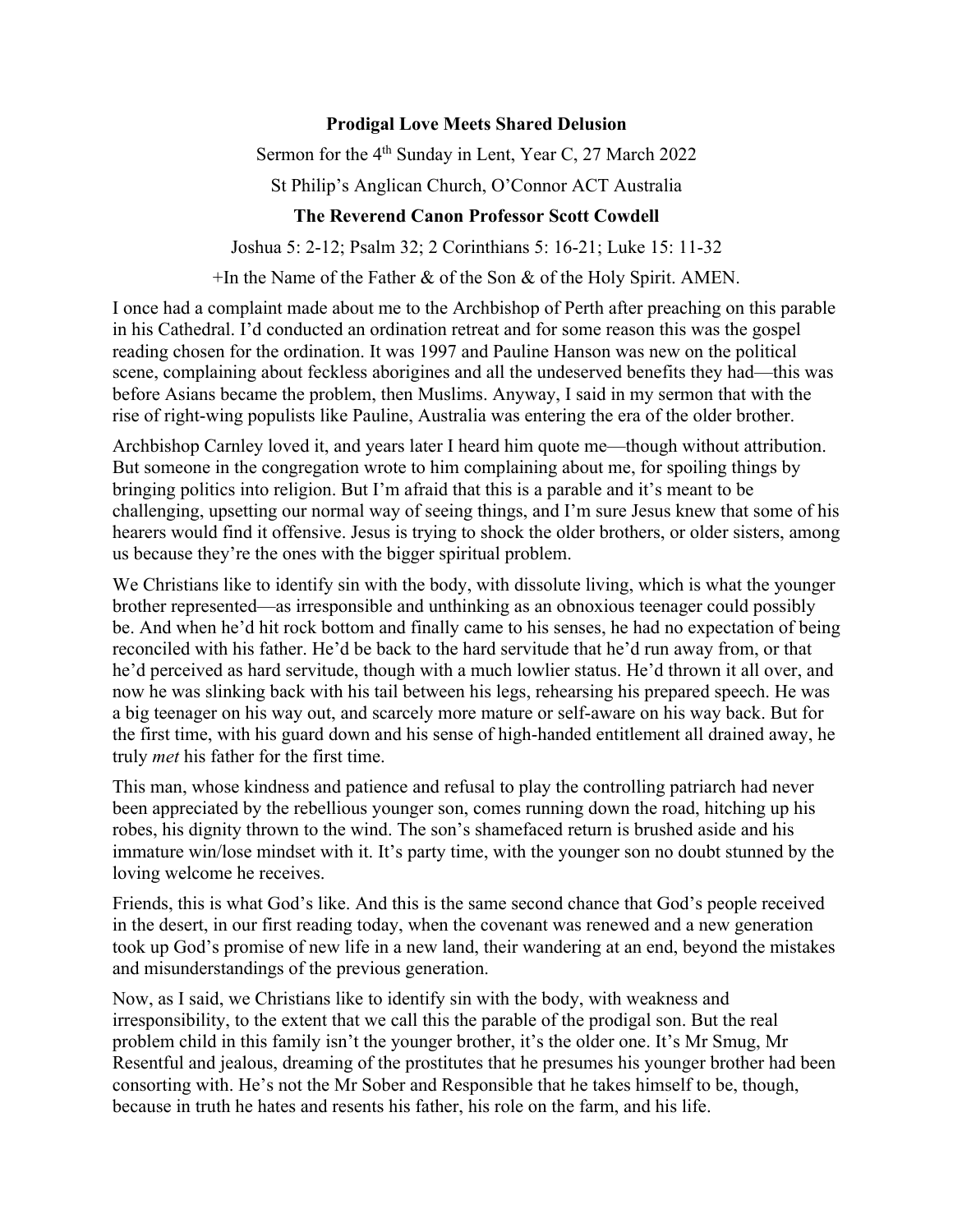So, we see that both brothers are really the same: neither are at all self-aware, and both equally resent their father. It's just that the older one is all self-righteous and judgemental about it, completely unable to admit any wrong on his own part. The younger brother's confession on returning home was imperfect, his understanding of his cherished place in the family and the father's love was as yet unformed, but at least he was halfway there. Unlike his older brother.

He's like the smug government on the right who damns the left because of its financial irresponsibility, regardless of being a recklessly spending government itself and a sinker of unbuilt submarines; or for being soft on crime, while presidentially pardoning all the corrupt cronies and calling the January 6 rioters patriots, like Trump did. But the older brother is also well represented on the political left. He's the woke activist in the culture wars, quick to cancel anyone who might express a contrary opinion, as J.K Rowling discovered over gender.

And this older brother is particularly well represented in our churches—most of the frustrated younger brothers have left, after all, resenting the boring ordinariness of Church on Sundays and the Christian disciplines in favour of some dissoluteness and self-assertion. It's the older brothers who've stayed, and like the one in our parable their resentment isn't far below the surface. At their worst, these are the ones showing no mercy, no quarter, no compassion, no responsibility to care for the weak, with no genuine concern for moral standards, only for self-justification at the expense of younger brothers who must of course bear all the blame. No doubt I was taken for one of those younger brothers by my offended hearer in Perth Cathedral, who missed the point of this parable entirely: that it's directed to the smug older brothers and sisters among us; that it's about sins of the spirit being more stubborn and more serious than sins of the flesh.

But the aim of this parable isn't to confront or to turn the tables—rather, it's to liberate imprisoned hearts and to enlist us as agents of that liberation. See how the older son, in all his sulking hurt and affront, stands in judgement on his father—"listen you old pig, look what you've done to my life, it's all your fault." But the father just wears it, doesn't he? He doesn't strike back, because that just makes things worse, as every negotiator knows. He absorbs the misunderstanding, the hatred, the violence, just as Jesus does on the cross. This is what it means to say that Jesus took our sins on himself. Not to be punished in our place, as the Conservative Evangelicals insist, but to absorb all our pain and poison while holding the door open for us on Easter Day. That way we stand a chance of being freed of our self-justifying habits of mind perhaps to meet the real God for the first time and to know ourselves. That way we might come to understand our sin for the first time, too, because we've discovered God's forgiveness for the first time.

This is what Paul means in today's epistle with that most runic and yet most wonderful line in the whole New Testament; "God made Jesus to be sin who knew no sin, so that in him we might become the righteousness of God." I remember Des the builder in my first parish, again back in the 90s, coming into the vestry before church with today's epistle off the lectern, which he was down to read. He asked me if that line was a misprint: "made him to be sin who knew no sin." "No Des," I said, "it's not a misprint; it's the central mystery of Christian faith, and if we *get* that, it will change everything in our lives." Des shrugged and trudged back out. I hope I was able to cast some light on that for Des in my sermon that day, just as I hope we can be enlightened here today about who our God is, what our God does, and what that makes possible for us who find ourselves being given this second chance.